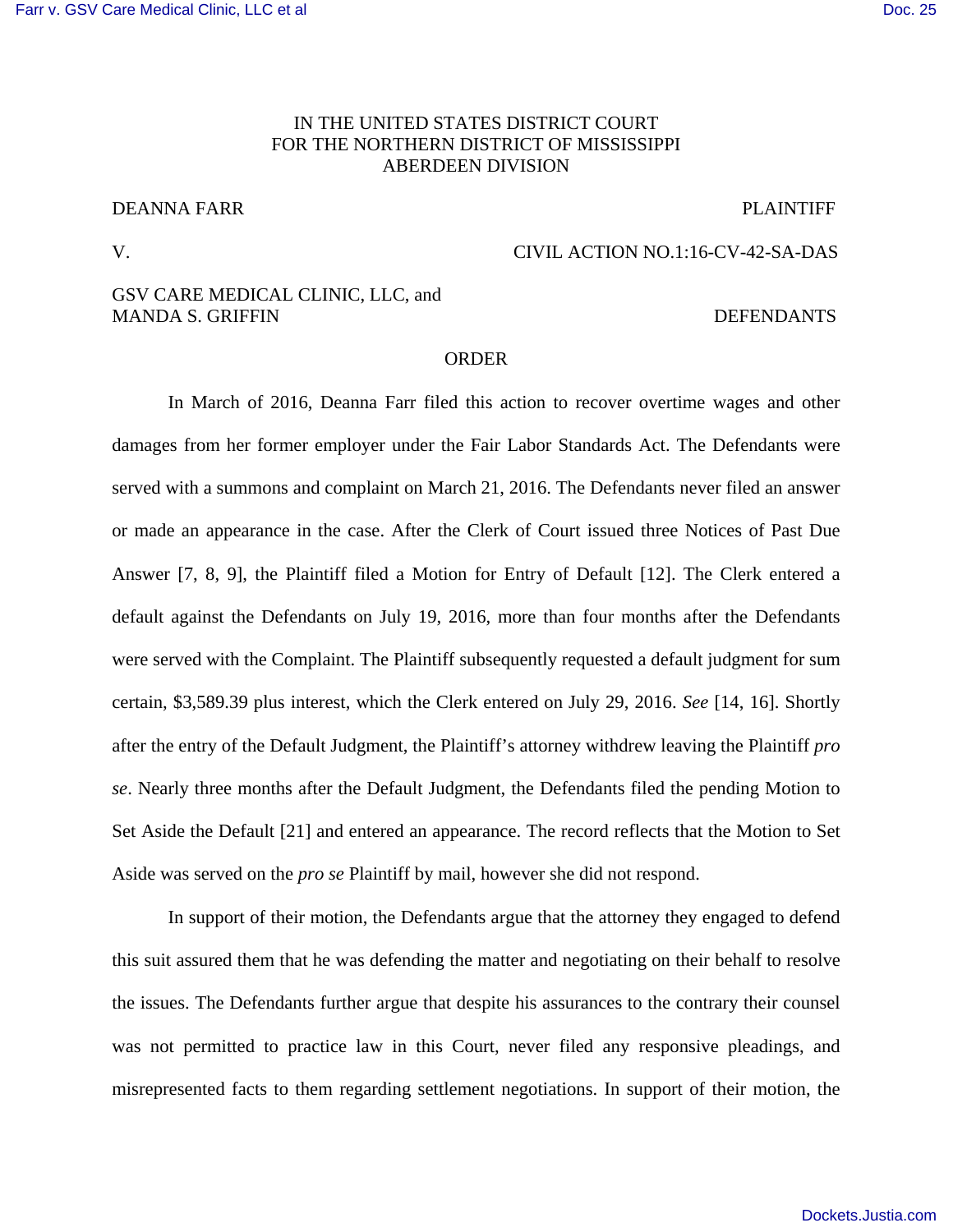Defendants submitted email correspondence between their attorney and the Plaintiff's attorney. This correspondence reflects numerous attempts by Plaintiff's counsel to apprise the Defendants of the posture and progression of the case and to resolve the Parties' dispute.

The Defendants argue that they were misled by their previous counsel which constitutes good cause for setting aside the default. The Defendants also argue that the Fair Labor Standards Act does not apply to them, which if proven, would likely be dispositive to the Plaintiff's claims. Now represented by new counsel, the Defendants request that the Court set aside the default judgment under Federal Rule of Civil Procedure 60(b).

Rule 60(b) states in relevant part: "On motion and just terms, the court may relieve a party or its legal representative from a final judgment, order, or proceeding for the following reasons: (1) mistake, inadvertence, surprise, or excusable neglect; [. . .] (6) any other reason that justifies relief." FED. R. CIV. P. 60(b)(6).

The Fifth Circuit has explained that there is "a policy in favor of resolving cases on their merits and against the use of default judgments." *In re Chinese Manufactured Drywall Prod. Liab. Litig.*, 742 F.3d 576, 594 (5th Cir. 2014) (citing *Rogers v. Hartford Life & Accident Ins. Co.*,167 F.3d 933, 936 (5th Cir. 1999). "This policy, however, is counterbalanced by considerations of social goals, justice, and expediency, a weighing process [that] lies largely within the domain of the trial judge's discretion." *Id*. (internal quotation marks and citations omitted). "In determining whether good cause exists to set aside a default judgment under Rule 60(b)(1) we examine the following factors: 'whether the default was willful, whether setting it aside would prejudice the adversary, and whether a meritorious defense is presented.'" *Wooten v. McDonald Transit Assocs., Inc.*, 788 F.3d 490, 500 (5th Cir. 2015) (citing *Jenkens & Gilchrist v. Groia & Co.*, 542 F.3d 114, 119 (5th Cir. 2008) (quoting *Matter of Dierschke*, 975 F.2d 181, 183